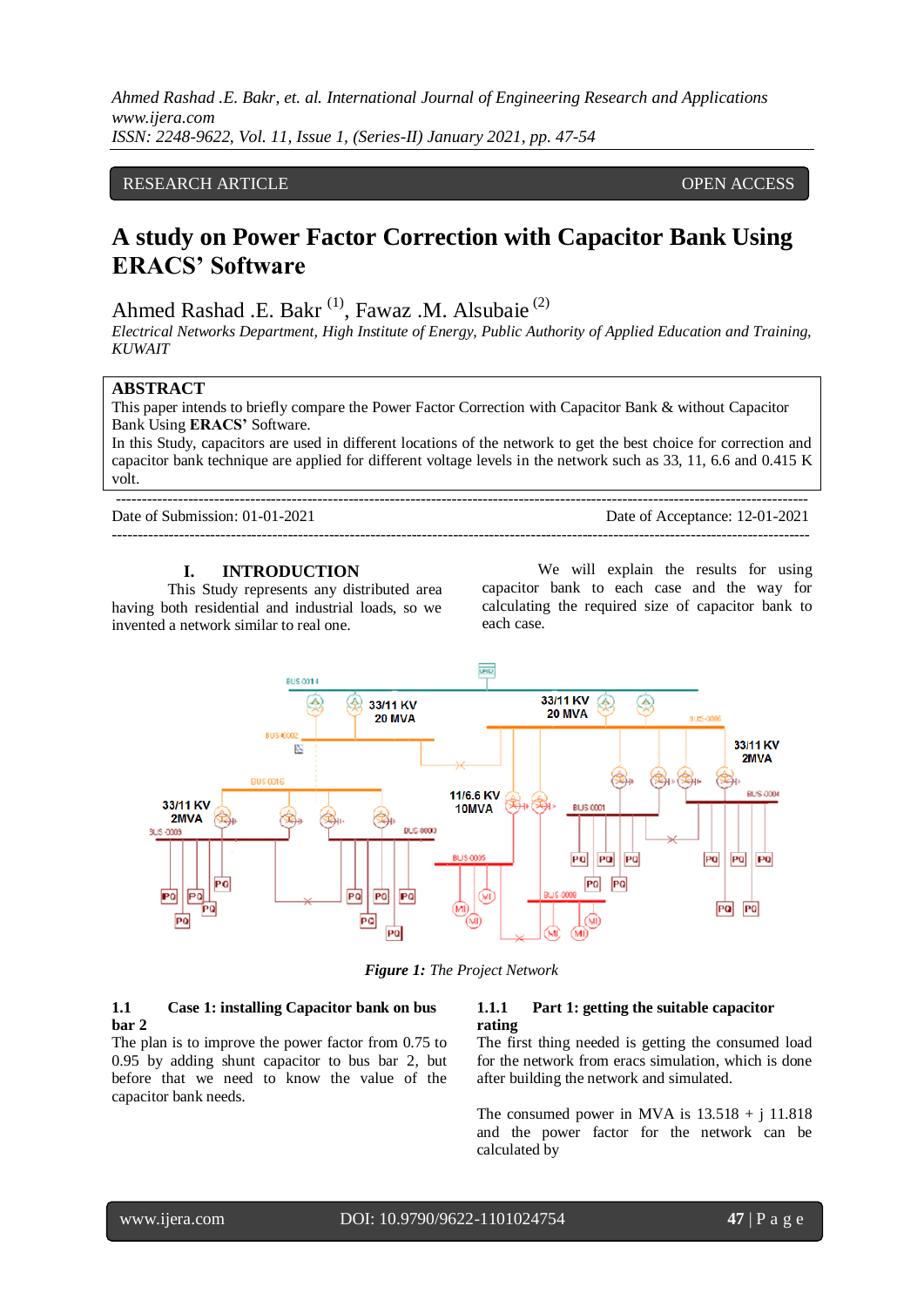old power factor 
$$
=
$$
  $\frac{P_{load}}{\sqrt{P_{load}^2 + Q_{load}^2}} = \frac{13.518}{\sqrt{13.518^2 + 11.817^2}} = 0.75$ 

This power factor value indicates that the efficiency for the network is 75% and the losses equal 25%, which is huge amount and the network, is considered a low quality. Then we need the required reactive power to change the power factor from 0.75 to 0.95. This is done by applying the same formula again, which is the new power factor value:



*Figure 2: this figure show installing capacitor bank on bus bar 2* 

$$
new power factor = \frac{P_{Load}}{\sqrt{P_{Load}^2 + Q_{Load new}^2}} = \frac{13.518}{\sqrt{13.518^2 + Q_{Load new}^2}} = 0.95
$$
\n
$$
[13.518^2 + Q_{Load new}^2][0.95^2] = 13.518^2
$$
\n
$$
164.91 + 0.9025Q_{Load new}^2 = 182.736
$$
\n
$$
Q_{new} = \sqrt[2]{\frac{182.736 - 164.91}{0.9025}} = 4.444 MVAR
$$

The amount of reactive power needed by capacitor bank is

 $Q_{old} - Q_{new} = 11.868 - 4.444 = 7.424 \text{ } MVAR$ 

We used a simplified constant PQ shunt load to act as shunt capacitor and set the reactive power to  $-7.424$ MVAR. Then after connecting the capacitor bank we got

$$
new power factor = \frac{P_{Load}}{\sqrt{P_{Load}^2 + Q_{Load new}^2}} = \frac{13.518}{\sqrt{13.518^2 + 4.444^2}} = 0.95
$$

The below table summarizes the data for this case: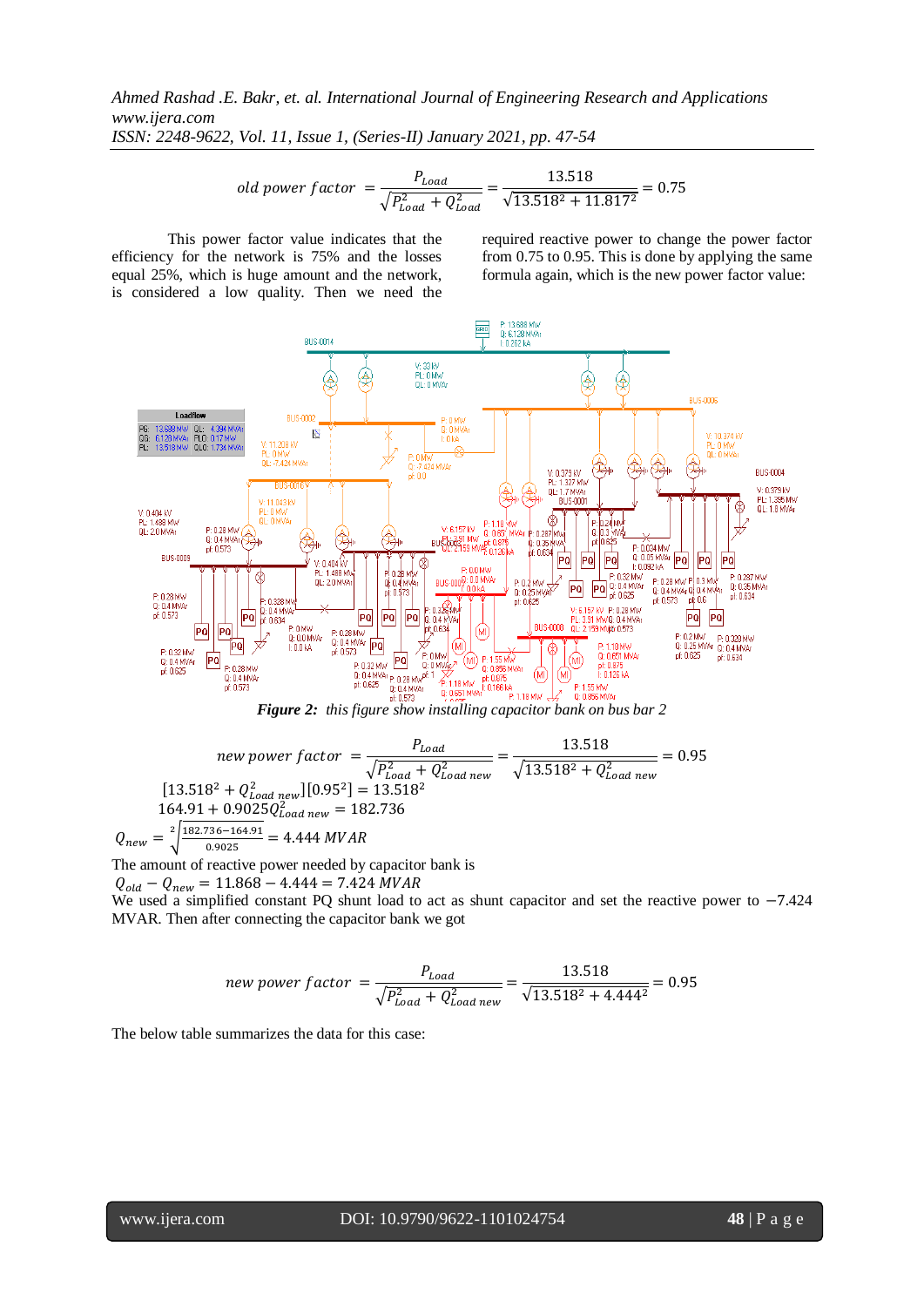| Case 1                               | before correction   | <b>After correction</b> |
|--------------------------------------|---------------------|-------------------------|
| <b>Generated Power</b><br><b>MVA</b> | $13.701 + j 13.637$ | $13.688 + j\ 6.128$     |
| <b>Consumed power</b><br><b>MVA</b>  | $13.518 + j 11.818$ | $13.518 + j4.394$       |
| Loss power<br><b>MVA</b>             | $0.183 + j 1.819$   | $0.17 + j1.734$         |
| <b>Power factor</b>                  | 0.75                | 0.95                    |

*Table 1: Technical data for case 1 before and after correction*

## **1.1.2 Part 2: Calculation of the cost**

The cost of adding capacitor bank that includes the fixed price of capacitor bank and the time needed to cover the cost of capacitor bank should be considered. In addition, the variable cost that is related to the cost of KVA and compared with the original network before the power factor correction should also be taken into consideration.

#### **without the capacitor bank**

The calculation can be verified by the following steps:

1- The electric provider or company will produce a certain amount of power and a portion will be lost in the system because of the losses from the electrical equipment. These losses result from transformers, cables and over headlines which can be reduced if capacitor bank is installed to the generation side for network and this will reduce the total cost of generation to the electric provider before getting to consumers. From the ERCS simulation the generated power is equal to  $13.701 +$ j 13.637Mvar, whereas the net power supplied the load is  $13.518 + j 11.818Mvar$  which indicates that 1.819 Mw is the total loss to this network.

2- It is possible to get the cost of consumed power by taking assumption for the cost of each KVA. Assume that each 1KVA cost £100, the total cost for the consumed power can be computed as below:

## The total cost for power in KVA =  $17.95 \times 10^3 \times 100$  $E$ /KVA = £1795554.087

The electric company can charge mainly the consumers for the real power used during certain time of the day or month. In case of using capacitor bank, the reactive power will be reduced and that provides extra space in cables, over headlines and transformers which can be used in the future to provide extra loads using same equipment taking assumption that in this case the number of hours for electricity are supposed to be 18 a day.

Total MwH =  $13.518Mw$  x 365 days x 18 hour = 88813.26 MwH

According to the majority of electric companies in the UK, the cost for each KwH is equal to  $£0.2$ . Then, we can get the total cost for a year as follows: The total cost for KwH =  $88813.26 \times 10^3 \times 0.2$  $f/KwH = f17762652$ 

The total cost for electric companies includes two parts, which are a fixed cost represented in consumed KVA and the real power consumed:

The total cost per year  $=$  the total cost for power in KVA + The total cost for KwH

 $= 1795554.087 + 17762652$  $=$  £19558206.09

#### **with the capacitor bank**

It is seen that the consumed power was 13.518+j 11.818 before using capacitor bank, while it became 13.518+j 4.394 after the compensation which indicate reduction of the amount of reactive power by 7.424 MVAR which reduce the cost of consumed power to electric provider. This also can help to reduce the load for the electrical equipment, which can help for adding more loads in the future with the same equipment and extend the duration for the equipment because the usage is under the maximum rate. I will follow the same assumption above and we will get:

The total cost for power in  $KVA = 14.214 \times 10^3 \text{ x}$  $100 \text{ £} /$ KVA = £1421420.27

This cost is less compared to the network before using the capacitor bank. It can be approved by referring to the cost in both cases:

The total cost for KVA was £1795554.087, which means that £374133.811 is saved.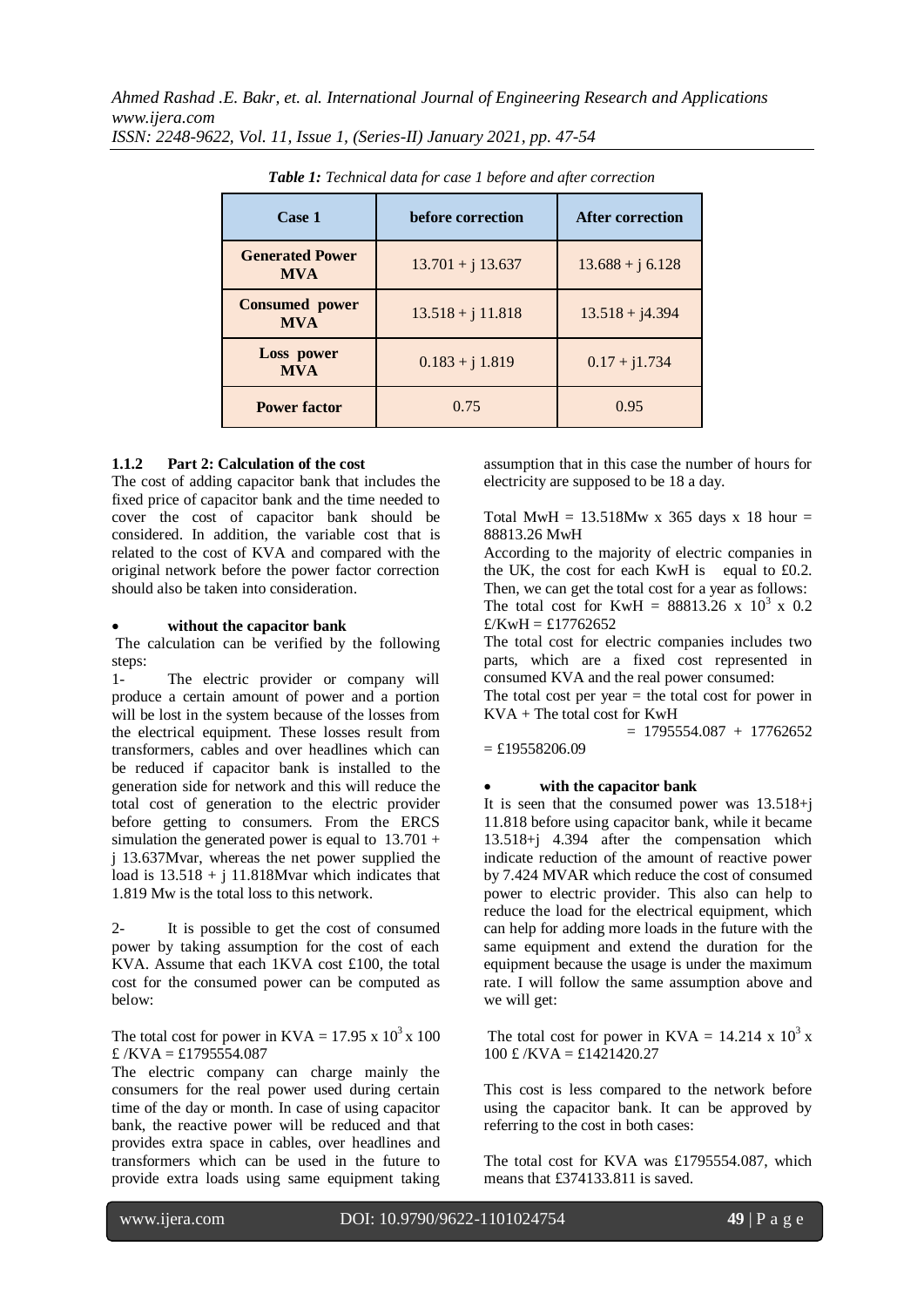Assuming that the load of the network is working the whole year for 18 hours daily and the cost for KwH/year is equal to £0.2 then we can get the total cost for a year as follows:

Total MwH =  $13.518Mw$  x 365 days x 18 hour = 88813.26 MwH

This calculation indicates that the total used energy is the same before and after using the capacitor bank because the compensation is done to the reactive power only:

The total cost for KwH =  $88813.26 \times 10^3 \times 0.2$  $\pounds$ /KwH = £17762652

The total cost per year  $=$  the total cost for power in KVA + The total cost for KwH

 $=$  £1421420.27 + 17762652  $=$  £19184072.27 By comparing this to the original network, we found Total saving = 19558206.09 – 19184072.27 = £374133.82

This can help to save money to electric companies and it can be used to extend the network in the future on the long run.

To get the cost for the capacitor bank we need to assume that the cost for each 1MVAR.

Assumption: 1MVR costs £16000

Then, capacitor cost =  $£16000 / MVAR \times 8MVAR$  $=$  £128000

It is possible to get the spent money for installing capacitors by getting the ratio between capacitor bank cost and the saved amount form the correction.

Recovery cost for capacitor =  $\frac{128000}{374133.82}$  = 4.13 months

That is a good indicator because the electric company can return the spent money for capacitor bank in a short period of time.

We can summarize the cost for adding capacitor bank in the following table:

| Case 1                                           | <b>Network before PFC</b> | Network after<br><b>PFC</b> |
|--------------------------------------------------|---------------------------|-----------------------------|
| <b>Total KVA</b>                                 | 17950                     | 14214                       |
| Total cost for KVA @100£/KVA                     | 1795554.087               | 1421420.27                  |
| <b>Total Mw H</b><br>@ 18 hours /day in year     | 88813.26                  | 88813.26                    |
| <b>Total cost Kw H/year</b><br>$@0.2E/Kw$ H      | 17762652                  | 17762652                    |
| Total cost / year                                | 19558206.09               | 19184072.27                 |
| <b>Total saving/year</b>                         |                           | 374133.82                   |
| <b>Capacitor bank cost</b><br>@ $1MVAR = 16000£$ |                           | 128000                      |
| <b>Capacitor bank</b><br><b>Cost recovery</b>    |                           | 4.13 months                 |

*Table 2: Economical data for case 1 before and after correction*

# **1.2 Case 2 installing Capacitor bank on bus bar 9**

The plan is to improve the power factor from 0.75 to 0.95 for the network by adding shunt capacitor to bus bar 9 which has nominal voltage that is equal to 415 volt.

## **1.2.1 Part 1 getting the suitable capacitor**

The same process is done to calculate the reactive power needed form the capacitor bank from Eracs simulation. The consumed power in the bus 9 is equal to  $1.488 + i$  2 and the power factor for the same bus bar can be calculated by:

old power factor 
$$
=
$$
  $\frac{P_{Load}}{\sqrt{P_{Load}^2 + Q_{Load}^2}} = \frac{1.488}{\sqrt{1.488^2 + 2^2}} = 0.5969 \approx 0.6$ 

www.ijera.com DOI: 10.9790/9622-1101024754 **50** | P a g e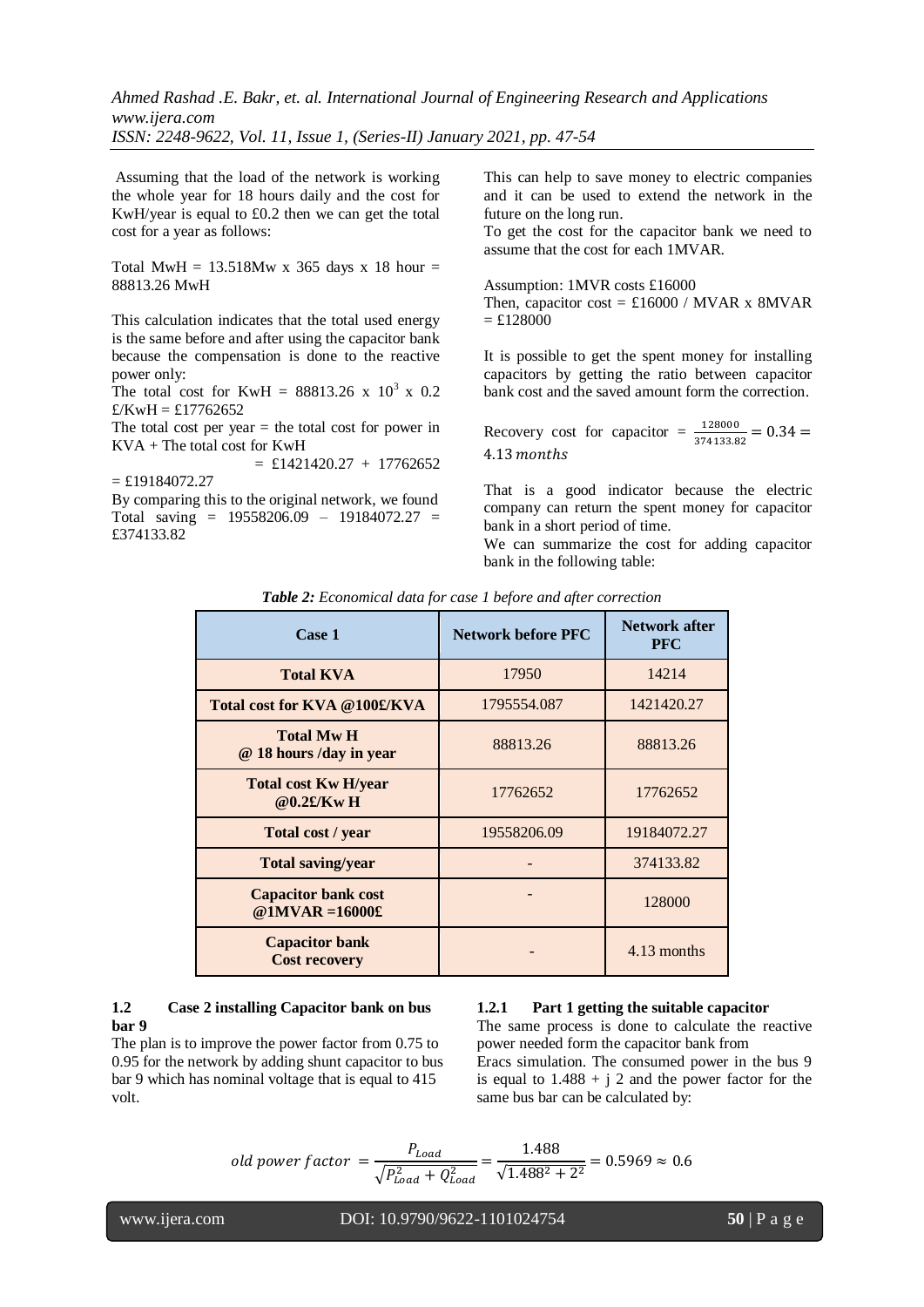*Ahmed Rashad .E. Bakr, et. al. International Journal of Engineering Research and Applications www.ijera.com*

*ISSN: 2248-9622, Vol. 11, Issue 1, (Series-II) January 2021, pp. 47-54*

Then, we need the required reactive power to change the power factor particularly in the bus bar 9 from

0.6 to 0.95 and this is done by applying the same formula:



*Figure 3 :this figure show installing capacitor bank on bus bar*

new power factor 
$$
=
$$
  $\frac{P_{Load}}{\sqrt{P_{Load}^2 + Q_{Load new}^2}} = \frac{1.488}{\sqrt{1.488^2 + Q_{Load new}^2}} = 0.95$   
\n $[1.488^2 + Q_{Load new}^2][0.95^2] = 1.488^2$   
\n $164.91 + 0.9025Q_{Load new}^2 = 182.736$   
\n $Q_{new} = \sqrt[2]{\frac{1.488^2 - 1.488^2 \times 0.95^2}{0.95^2}} = 0.489 \text{ W/AR}$ 

The amount of the reactive power needed by capacitor bank is  $Q_{old} - Q_{new} = 2 - 0.489 =$  $1.5109$  MVAR which is a smaller amount compared to case 2 because the compensation is done to individual bus bar only.

I used the same element to represent the capacitor bank which is simplified constant PQ shunt because there is no ready shunt capacitor in the tools. Then, I entered the value of the reactive power as equal to  $-1.5109$  MVAR.

Then, after connecting the capacitor bank, we checked the new power factor for bus bar 9 by applying the same formula:

$$
new power factor = \frac{P_{Load}}{\sqrt{P_{Load}^2 + Q_{Load new}^2}} = \frac{1.488}{\sqrt{1.488^2 + 0.489^2}} = 0.95
$$

This represents high quality for this bus bar and limited loss. Then calculating the new power factor to the whole network to check the improvement, it can be seen as below:

$$
new power factor = \frac{P_{Load}}{\sqrt{P_{Load}^2 + Q_{Load new}^2}} = \frac{13.518}{\sqrt{13.518^2 + 10.359^2}} = 0.793 \approx 0.8
$$

This is still not what is recommended for correction and this means that 20% of the power is wasted. The below table summarizes the data for this case: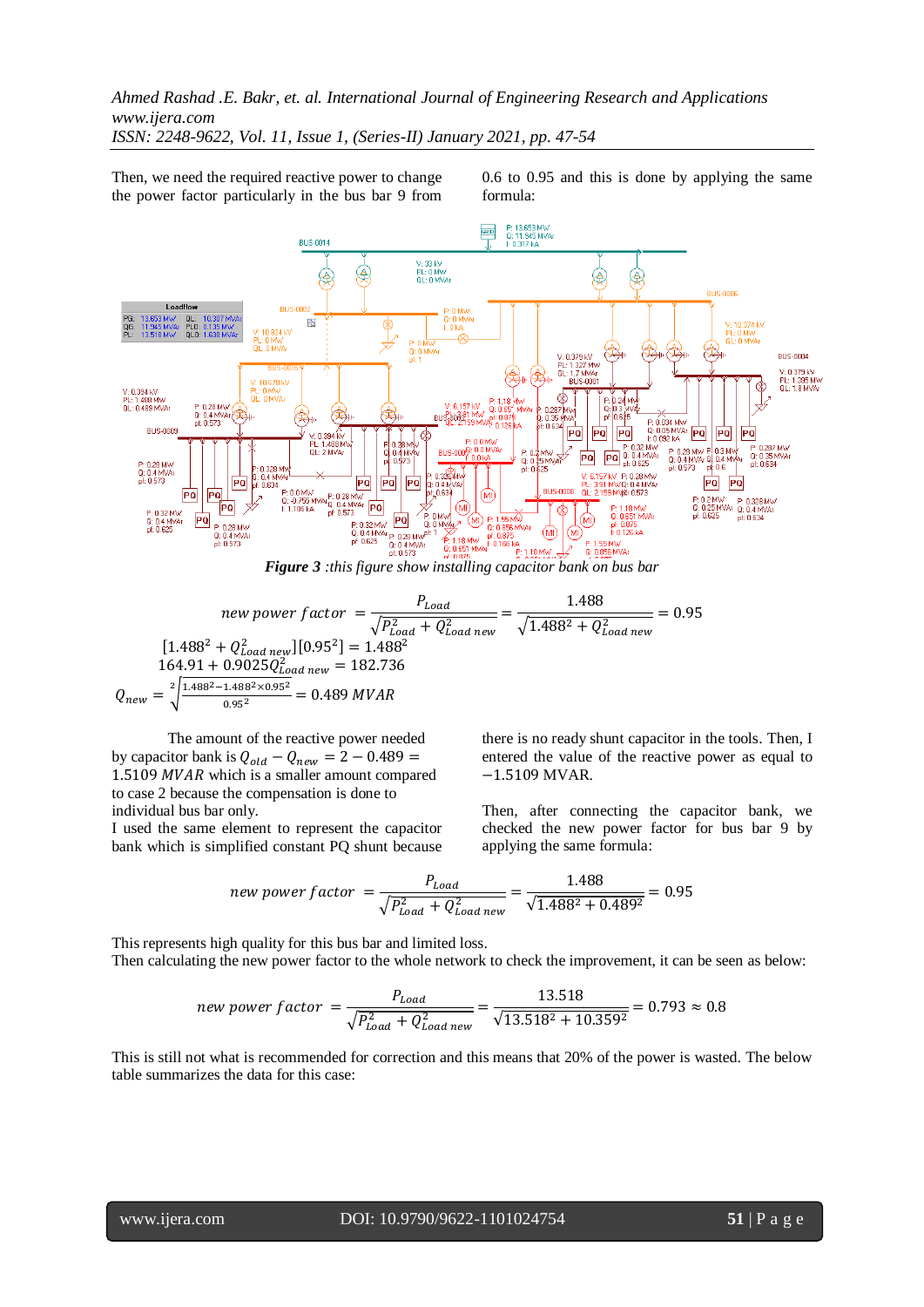| Case 2                               | before correction   | <b>After correction</b> |
|--------------------------------------|---------------------|-------------------------|
| <b>Generated Power</b><br><b>MVA</b> | $13.701 + j 13.637$ | $13.653 + j 11.945$     |
| <b>Consumed power</b><br><b>MVA</b>  | $13.518 + j 11.818$ | $13.518 + j10.307$      |
| <b>Loss power</b><br><b>MVA</b>      | $0.183 + j 1.819$   | $0.135 + j1.638$        |
| <b>Power factor</b>                  | 0.75                | 0.79                    |

*Table 3: Technical data for case 2 before and after correction*

## **1.2.2 Part 2 Calculation of the cost Without the capacitor bank**

The calculation is done in the previous case (case1)

## **After installing the capacitor bank**

From the simulation, the consumed power is equal to  $13.653Mw + i10.307$  Mvar and with comparing it to the power in case 1, it is found that the compensation at main bus bar can effectively reduce the reactive power more than the individual compensation. Global compensation is more economical because it can improve the power factor better than individual compensation.

The less quantity of reactive power means that loads to cables and transformers became lower than before installing the capacitor bank to the system.

The consumed reactive power in case 1 was 4.394Mvar, which is less by 5.913Mvar. Then, the total  $MVA = 17.106$  MVA Using the same assumption  $1KVA = 100 \text{ £} / KVA$ : The total cost for power in  $KVA = 17.106 \times 10^3 \text{ x}$ 

 $100 \text{ £} /$ KVA = £1710668.46

It is noticed that the cost in this case is higher than case 1 by £289248.19 and that represents higher cost for the compensation which is not recommended to apply.

Assuming that the load of the network is working the whole year for 18 hours daily and the cost for KwH/year is equal to £0.2, then we can get the total cost for a year as follows:

Total MwH =  $13.518$ Mw x 365 days x 18 hour = 88813.26 MwH

The total cost for KwH =  $88813.26 \times 10^3 \times 0.2$  $E/KwH = £17762652$ 

There is no effect for the total consumed energy and its cost because the compensation does not affect this part of the network.

The total cost per year  $=$  the total cost for power in KVA + The total cost for KwH  $=$  £1710668.46+ £17762652 =

# £19473320.46

Compared to case 1, the total cost is higher by £289248.19 and that indicates using correction in particular bus bar does not reduce the cost compared to the global compensation done in case1.

Total saving =  $19558206.09 - 19473320.46 =$ £84885.63

This amount can be used in several ways such as regular and major maintenance to the network or help partly in the cost for replacing equipment.

Assume that the cost for 1MVAR is equal to £16000 Capacitor cost =  $16000 \text{ £}$  / MVAR x 2MVAR = 32000

The recovery cost for capacitor =  $\frac{32000}{84885.63}$  = 4.58 months

The time needed to get the cost of capacitor bank is similar to case 1, which is equal to 4 months. Then, the cost for adding capacitor bank in short shown in the following table: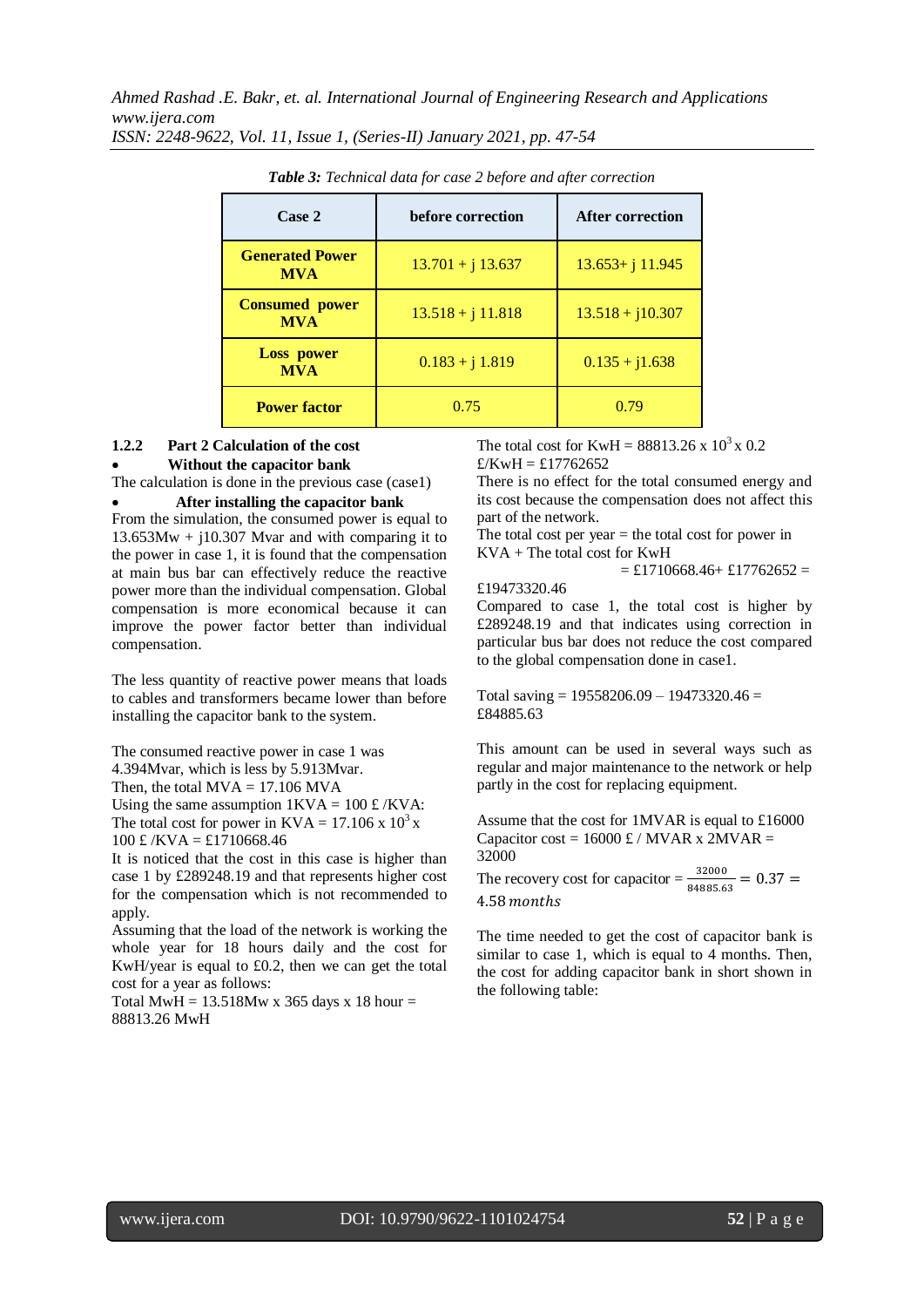| <b>Table 4:</b> Technical data for case 2 before and after correction |                              |                                    |  |  |
|-----------------------------------------------------------------------|------------------------------|------------------------------------|--|--|
| Case 2                                                                | <b>Network</b><br>before PFC | <b>Network after</b><br><b>PFC</b> |  |  |
| <b>Total KVA</b>                                                      | 17950                        | 17106                              |  |  |
| Total cost for KVA @100£/KVA                                          | 1795554.087                  | 1710668.46                         |  |  |
| <b>Total Mw H</b><br>@ 18 hours /day in year                          | 88813.26                     | 88813.26                           |  |  |
| <b>Total cost Kw H/year</b><br>@0.2£/Kw H                             | 17762652                     | 17762652                           |  |  |
| Total cost / year                                                     | 19558206.09                  | 19473320.46                        |  |  |
| <b>Total saving/year</b>                                              |                              | 84885.63                           |  |  |
| <b>Capacitor bank cost</b><br>@1MAVR = $16000$ £                      |                              | 32000                              |  |  |
| <b>Capacitor bank</b><br><b>Cost recovery</b>                         |                              | 4.58 months                        |  |  |

# **II. CONCLUSION**

For the simulation results in Eracs and the economic calculation, we have the following:

 In case 1, global compensation is done at the 33KV bus bar 2 and the power factor value improved from 0.75 to 0.95 which represents an ideal case. In addition, the consumed reactive power in Mvar was reduced by 7.509. The saving achieved in this case was £374133.82. Case 1 proved that global compensation had many advantages, which are reduction of the reactive power, minimizing the load to the electrical components and getting lower cost.

 The compensation done in case 2 had different technique, which was named individual compensation. The capacitors was installed to bus bar 9. The power factor at the mentioned bus bar became equal to 0.95, whereas the power factor to the whole network did not improve much and changed to 0.8 and this was not what designers look for. In addition, the resultant amount for reactive power was 11.945 Mvar, which indicated that only slight change happed. At this case, the total cost was £84885.63 and this showed low amount compared to case1.

 In conclusion, it has become clear how important is the power factor correction for electric network either in generation, transmission or distribution level. It proved that there are many merits that can be obtained from the power factor correction, which can be technical or economical. In this project, several aspects for the technical side are achieved such as reducing the reactive power, which

can save this amount to additional inductive, loads in the future.

## **REFERENCES:**

- [1]. B. D., *Industrial power systems handbook*. NEWYORK,TORNTO,LONDON: McGRAW-HILL BOOK COMPANY, 1955.
- [2]. O. A. Al-Naseem and A. K. Adi, "Impact of Power Factor Correction on the Electrical Distribution Network of Kuwait–A Case Study," *The Online Journal on Power and Energy Engineering,* pp. 173-176, 2003.
- [3]. S. Basu and M. H. Bollen, "A novel common power factor correction scheme for homes and offices," *Power Delivery, IEEE Transactions on,* vol. 20, pp. 2257-2263, 2005.
- [4]. V. V. Inti, K. Mangamuri, and C. P. Kumar, "A New Topology for Power Factor Correction using Resonant Converters," *International Journal of Soft Computing and Engineering,* vol. 3, pp. 2231-2307, 2013.
- [5]. S. Khanchi and V. K. Garg, "Power Factor Improvement of Induction Motor by Using Capacitors," *International Journal of Engineering Trends and Technology (IJETT),*  vol. 4, 2013.
- [6]. I. Daut, Y. Irwan, M. Irwanto, I. Safwati, N. Gomesh, M. Ezzani*, et al.*, "Improvement of induction machine performance using power factor correction," in *Electrical, Control and Computer Engineering (INECCE), 2011 International Conference on*, 2011, pp. 472- 476.